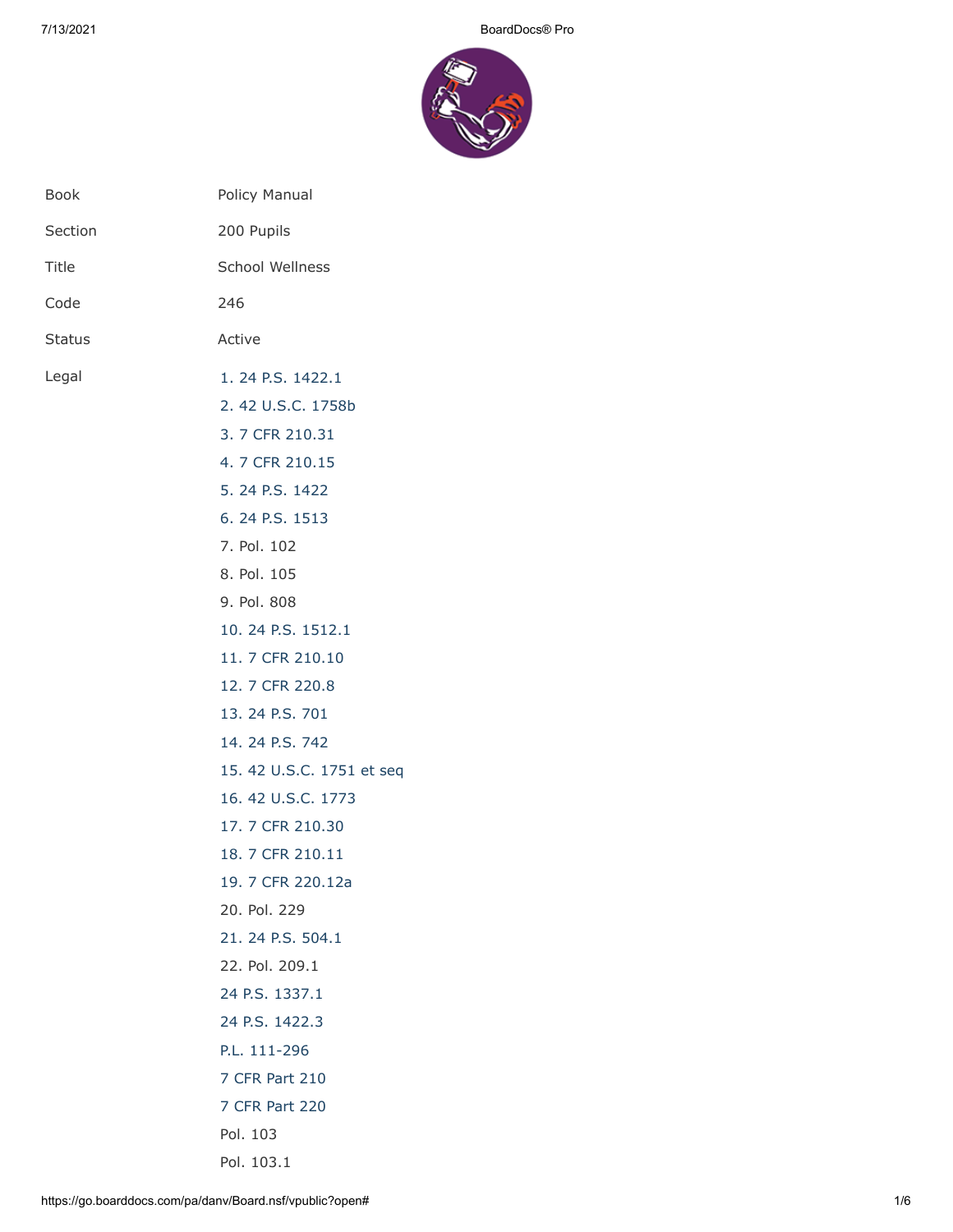| Adopted      | December 4, 2019 |
|--------------|------------------|
| Last Revised | October 9, 2019  |

## **Purpose**

Danville Area School District recognizes that student wellness and proper nutrition are related to students' physical well-being, growth, development and readiness to learn. The Board is committed to providing a school environment that promotes student wellness, proper nutrition, nutrition education and promotion, and regular physical activity as part of the total learning experience. In a healthy school environment, students will learn about and participate in positive dietary and lifestyle practices that can improve student achievement.

## **Authority**

The Board adopts this policy based on the recommendations of the Wellness Committee and in accordance with federal and state laws and regulations. $[1][2][3]$  $[1][2][3]$  $[1][2][3]$ 

To ensure the health and well-being of all students, the Board establishes that the district shall provide to students:

- 1. A comprehensive nutrition program consistent with federal and state requirements.
- 2. Access at reasonable cost to foods and beverages that meet established nutrition guidelines.
- 3. Physical education courses and opportunities for developmentally appropriate physical activity during the school day.
- 4. Curriculum and programs for grades K-12 that are designed to educate students about proper nutrition and lifelong physical activity, in accordance with State Board of Education curriculum regulations and academic standards.

#### **Delegation of Responsibility**

The Superintendent or designee shall be responsible for the implementation and oversight of this policy to ensure each of the district's schools, programs and curriculum is compliant with this policy, related policies and established guidelines or administrative regulations[.\[2\]](http://www.law.cornell.edu/uscode/text/42/1758b)[\[3\]](https://www.law.cornell.edu/cfr/text/7/210.31)

Each building principal or designee shall annually report to the Superintendent or designee regarding compliance in his/her school.<sup>[\[3\]](https://www.law.cornell.edu/cfr/text/7/210.31)</sup>

Staff members responsible for programs related to school wellness shall report to the Superintendent or designee regarding the status of such programs.

The Superintendent or designee shall annually report to the Board on the district's compliance with law and policies related to school wellness. The report may include:

- 1. Evaluation of food services program.
- 2. Review of all foods and beverages sold in schools for compliance with established nutrition guidelines.
- 3. Recommendations for policy and/or program revisions.

The Superintendent or designee and the established Wellness Committee shall conduct an assessment at least once every three (3) years on the contents and implementation of this policy as part of a continuous improvement process to strengthen the policy and ensure implementation. This triennial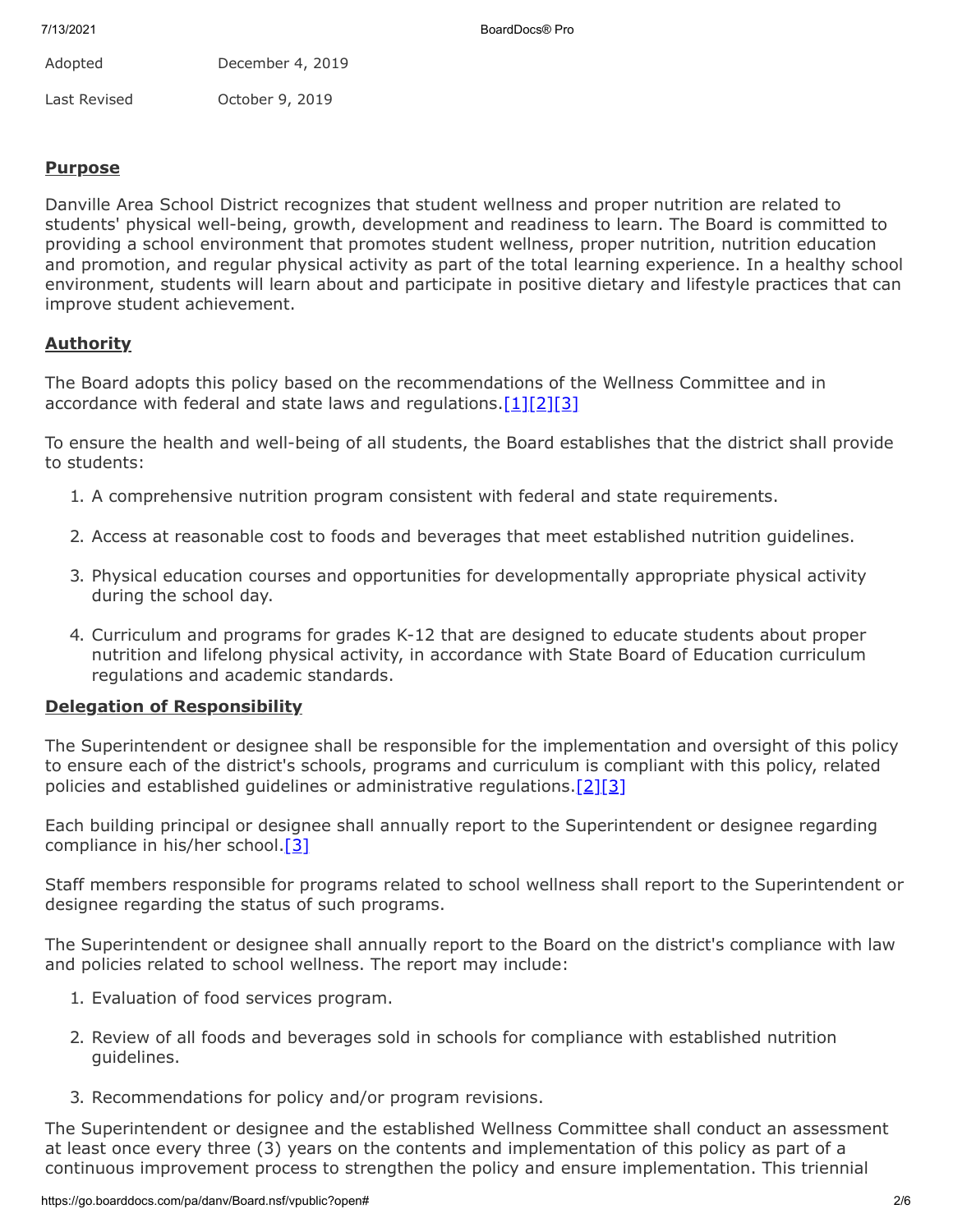#### 7/13/2021 BoardDocs® Pro

assessment shall be made available to the public in an accessible and easily understood manner and  $include:$  $[2][3]$  $[2][3]$ 

- 1. The extent to which each district school is in compliance with law and policies related to school wellness.
- 2. The extent to which this policy compares to model wellness policies.
- 3. A description of the progress made by the district in attaining the goals of this policy.

At least once every three (3) years, the district shall update or modify this policy as needed, based on the results of the most recent triennial assessment and/or as district and community needs and priorities change.

The district shall annually inform and update the public, including parents/guardians, students, and others in the community, about the contents, updates and implementation of this policy via the district website.

# **Guidelines**

## Recordkeeping

The district shall retain records documenting compliance with the requirements of the School Wellness policy, which shall include:  $[3][4]$  $[3][4]$ 

- 1. The written School Wellness policy.
- 2. Documentation demonstrating that the district has informed the public, on an annual basis, about the contents of the School Wellness policy and any updates to the policy.

## Wellness Committee

The district shall establish a Wellness Committee comprised of, but not necessarily limited to, at least one (1) of each of the following: School Board member, district administrator, district food service representative, student, parent/guardian, school health professional, physical education teacher and member of the public. It shall be the goal that committee membership will include representatives from each school building and reflect the diversity of the community. $[2]$ 

The Wellness Committee shall serve as an advisory committee regarding student health issues and shall be responsible for developing, implementing and periodically reviewing and updating a School Wellness policy that complies with law to recommend to the Board for adoption.

The Wellness Committee shall review and consider strategies and activities in establishing goals for nutrition education and promotion, physical activity and other school based activities that promote student wellness as part of the policy development and revision process.[\[3\]](https://www.law.cornell.edu/cfr/text/7/210.31)

## Nutrition Education

Nutrition education will be promoted within the sequential, comprehensive health education program in accordance with curriculum regulations and the academic standards for Health, Safety and Physical Education. $[6][7][8]$ 

Tha goal of nutrition education is to teach, model, encourage and support healthy eating by students. Promoting student health and nutrition enhances readiness for learning and increases student achievement.

Nutrition Education lessons and activities shall be age-appropriate.

## Nutrition Promotion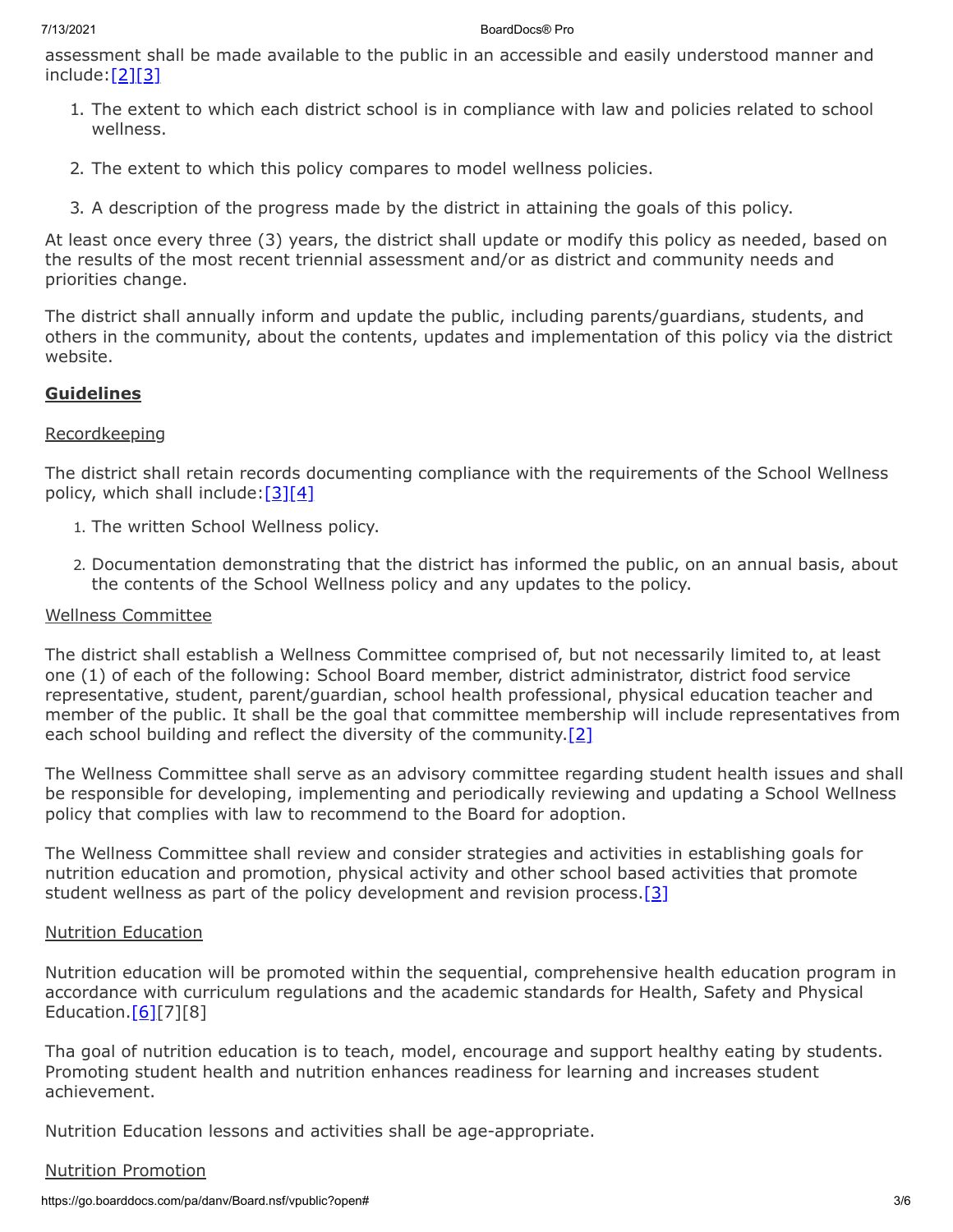Nutrition promotion and education positively influence lifelong eating behaviors by using evidence-based techniques and nutrition messages, and by creating food environments that encourage healthy nutrition choices and encourage participation in school meal programs.

District staff may partner with agencies and community organizations to provide opportunities for appropriate student projects related to nutrition.

Consistent nutrition messages may be displayed throughout the schools and cafeterias.

Consistent nutrition messages may be demonstrated by avoiding use of unhealthy food items in classroom lesson plans and school staff avoiding eating less healthy food items in front of students.

#### Physical Activity

District schools shall strive to provide opportunities for developmentally appropriate physical activity during the school-day for all students.

Age-appropriate physical opportunities will be provided to meet the needs and interests of all students, in addition to planned physical education.

Physical activity shall not be used or withheld as a form of punishment.

A physical and social environment that encourages safe and enjoyable activities for all students shall be maintained.

#### Physical Education

A sequential physical education program consistent with curriculum regulations and Health, Safety and Physical Education academic standards shall be developed and implemented. All district students may participate in physical education.[7][8[\]\[10\]](http://www.legis.state.pa.us/cfdocs/legis/LI/uconsCheck.cfm?txtType=HTM&yr=1949&sessInd=0&smthLwInd=0&act=14&chpt=15&sctn=12&subsctn=1)

Quality physical education instruction that promotes lifelong physical activity and provides instruction in the skills and knowledge necessary for lifelong participation shall be provided.

Safe and adequate equipment, facilities and resources shall be provided for physical education courses.

Physical education shall be taught by certified health and physical education teachers.

Physical activity shall not be used or withheld solely as a form of punishment.

#### Other School Based Activities

Drinking water shall be available and accessible to students, without restriction and at no cost to the student, at all meal periods and throughout the school day.  $[11][12][13][14]$  $[11][12][13][14]$  $[11][12][13][14]$  $[11][12][13][14]$ 

Nutrition professionals who meet hiring criteria established by the district and in compliance with federal regulations shall administer the school meals program. Professional development and continuing education shall be provided for district nutrition staff, as required by federal regulations.[9][\[15\]](http://www.law.cornell.edu/uscode/text/42/chapter-13)[\[16\]](http://www.law.cornell.edu/uscode/text/42/1773)[\[17\]](https://www.law.cornell.edu/cfr/text/7/210.30)

District schools shall provide adequate space, as defined by the district, for eating and serving school meals.

Students shall be provided a clean and safe meal environment.

Meal periods shall be scheduled at appropriate hours, as required by federal regulations and as defined by the district.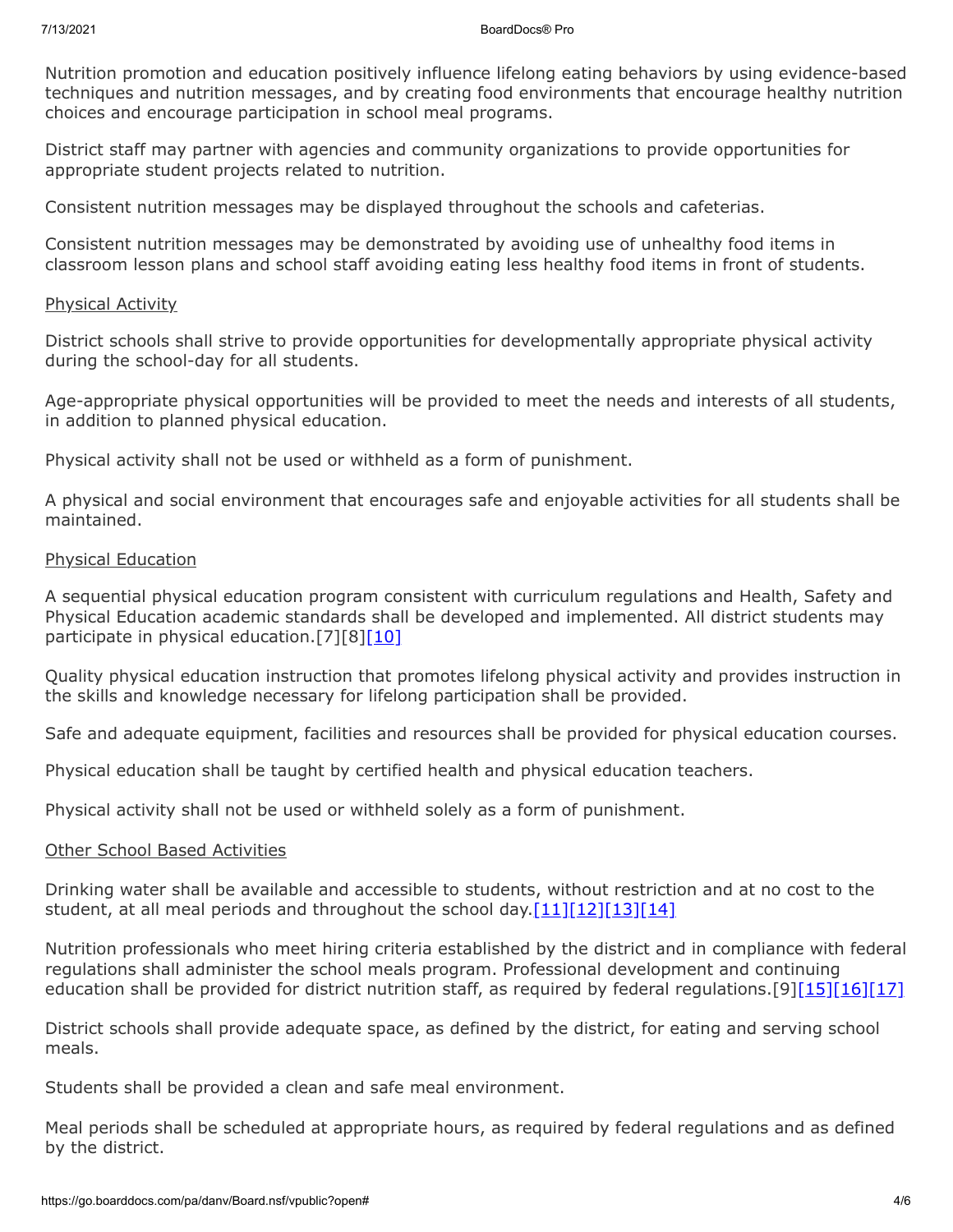#### 7/13/2021 BoardDocs® Pro

Students shall have access to hand washing or sanitizing before meals and snacks.

Access to the food service operation shall be limited to authorized staff.

Nutrition content of school meals shall be available to students and parents/guardians.

Goals of the School Wellness policy shall be considered in planning all school based activities.

The district shall maintain a healthy school environment, including but not limited to indoor air quality, in accordance with the district's healthy learning environment program and applicable laws and regulations.

### Nutrition Guidelines for All Foods/Beverages at School

All foods and beverages available in district schools during the school-day shall be offered to students with consideration for promoting student health and reducing obesity.

Foods and beverages provided through the National School Lunch or School Breakfast Programs shall comply with established federal nutrition standards.

## *Competitive Foods -*

Competitive foods available for sale shall meet or exceed the established federal nutrition standards (USDA Smart Snacks in School). These standards shall apply in all locations and through all services where foods and beverages are sold to students, which may include, but are not limited to: a la carte options in cafeterias, vending machines, school stores, snack carts and fundraisers.[\[3\]](https://www.law.cornell.edu/cfr/text/7/210.31)[\[18\]](http://www.law.cornell.edu/cfr/text/7/210.11)[\[19\]](http://www.law.cornell.edu/cfr/text/7/220.12a)

**Competitive foods** are defined as foods and beverages offered or sold to students on school campus during the school-day, which are not part of the reimbursable school breakfast or lunch.

For purposes of this policy, **school campus** means any area of property under the jurisdiction of the school that students may access during the school-day.  $[3][18]$  $[3][18]$ 

For purposes of this policy, **school-day** means the period from midnight before school begins until thirty (30) minutes after the end of the official school-day.  $[3][18]$  $[3][18]$ 

The district may impose additional restrictions on competitive foods, provided that the restrictions are not inconsistent with federal requirements. $[18]$ 

The district has prepared recommended procedures for parents/guardians, regarding protocol in all buildings.

#### *Fundraiser exemptions -*

Fundraising activities held during the school-day involving the sale of competitive foods shall be limited to foods that meet the Smart Snacks in School nutrition standards, unless an exemption is approved in accordance with applicable Board policy and administrative regulations.[20]

The district may allow a limited number of exempt fundraisers as permitted by the Pennsylvania Department of Education each school year: up to five (5) exempt fundraisers in elementary and middle school buildings, and up to ten (10) exempt fundraisers in high school buildings. **Exempt fundraisers** are fundraiser in which competitive foods are available for sale to students that do not meet the Smart Snacks in School nutrition standards.  $[18]$ 

## *Non-Sold Competitive Foods -*

Non-sold competitive foods available to students, which may include but are not limited to foods and beverages offered as rewards and incentives, at classroom parties and celebrations, or as shared